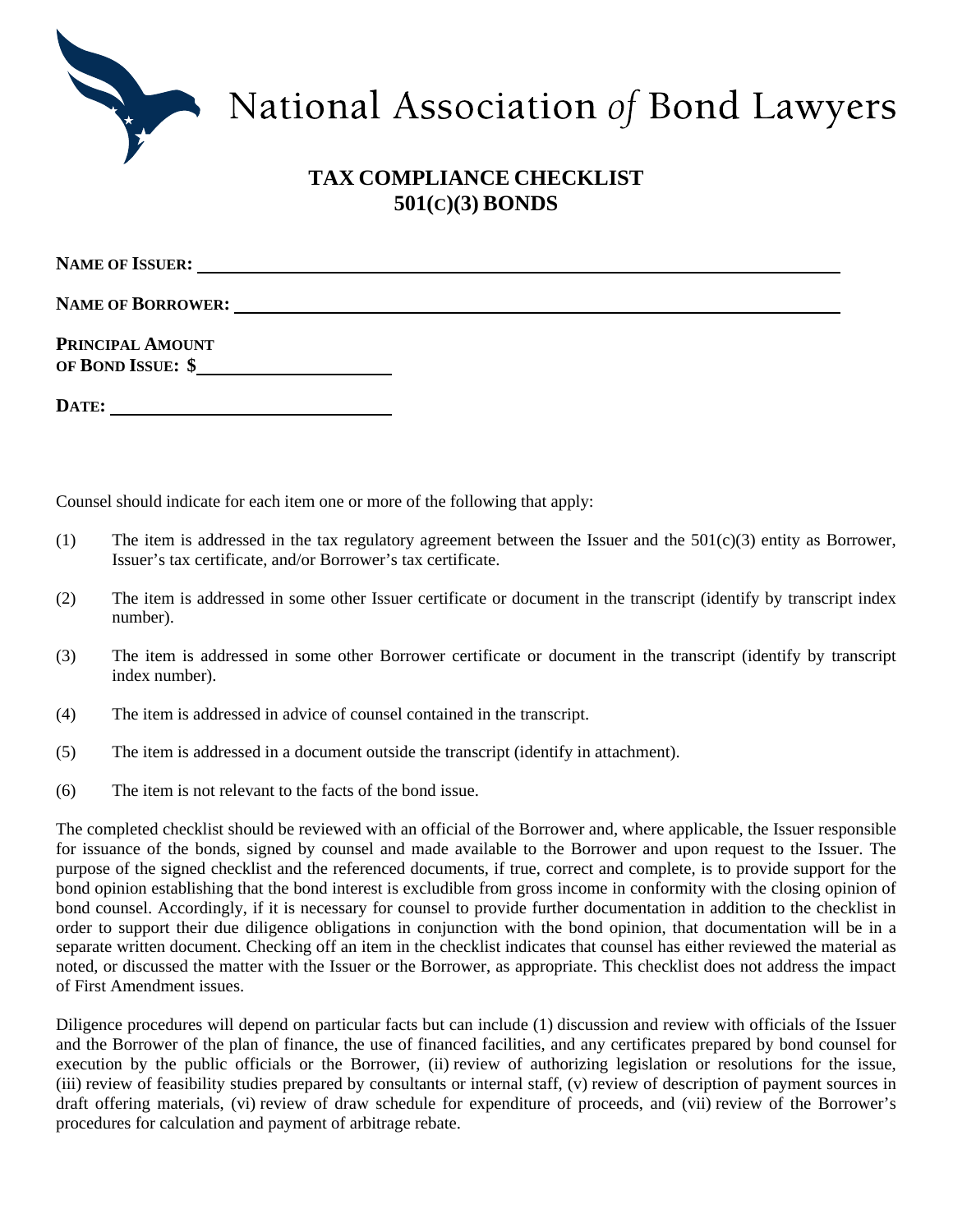|     |                                                                                                                                                                                                               | (1)<br>Tax<br>certificate | (2)<br>Other<br>document<br>of Issuer | (3)<br>Other<br>document<br>of<br>Borrower | (4)<br>Transcript<br>advice | (5)<br>External<br>document | (6)<br><b>Not</b><br>relevant |
|-----|---------------------------------------------------------------------------------------------------------------------------------------------------------------------------------------------------------------|---------------------------|---------------------------------------|--------------------------------------------|-----------------------------|-----------------------------|-------------------------------|
| 1.  | <b>GENERAL</b>                                                                                                                                                                                                |                           |                                       |                                            |                             |                             |                               |
| (a) | Issuer is a State, the District of<br>Columbia, or a political subdivision with<br>substantial sovereign powers of taxation,<br>eminent domain, police power. See<br>Treas. Reg. § 1.103-1; Rev. Rul. 77-165. |                           |                                       |                                            |                             |                             |                               |
| (b) | Issuer is a constituted authority created<br>by or under special state law and issuing<br>on behalf of a State or political<br>subdivision.                                                                   |                           |                                       |                                            |                             |                             |                               |
| (c) | Issuer is a nonprofit corporation issuing<br>under Rev. Rul. 63-20 (Rev. Proc.<br>82-26) or another qualified form of<br>entity.                                                                              |                           |                                       |                                            |                             |                             |                               |
| (d) | Bonds meet state law requirements for<br>valid issuance, public purpose, voter<br>approval, and maturity.                                                                                                     |                           |                                       |                                            |                             |                             |                               |
| (e) | Bonds are issued in registered form.                                                                                                                                                                          |                           |                                       |                                            |                             |                             |                               |
| (f) | Issuance of bonds is reported to IRS on<br>Form 8038.                                                                                                                                                         |                           |                                       |                                            |                             |                             |                               |
| 2.  | <b>DEBT OBLIGATIONS</b>                                                                                                                                                                                       |                           |                                       |                                            |                             |                             |                               |
| (a) | Dates and amounts of payments are<br>specified.                                                                                                                                                               |                           |                                       |                                            |                             |                             |                               |
| (b) | Interest rate is a fixed rate or a qualified<br>floating rate. See Treas. Reg. § 1.1275-<br>4(d)                                                                                                              |                           |                                       |                                            |                             |                             |                               |
| (c) | Obligation to make payments is incurred<br>in exercise of power to borrow. See Rev.<br>Rul. 72-77 (interest on condemnation<br>award is not tax-exempt).                                                      |                           |                                       |                                            |                             |                             |                               |
| 3.  | 501(C)(3) BONDS: ORGANIZATION AND<br><b>USE OF PROCEEDS</b>                                                                                                                                                   |                           |                                       |                                            |                             |                             |                               |
| (a) | Borrower or a governmental unit owns<br>for federal income tax purposes all<br>property being acquired with Bond<br>proceeds of the issue.                                                                    |                           |                                       |                                            |                             |                             |                               |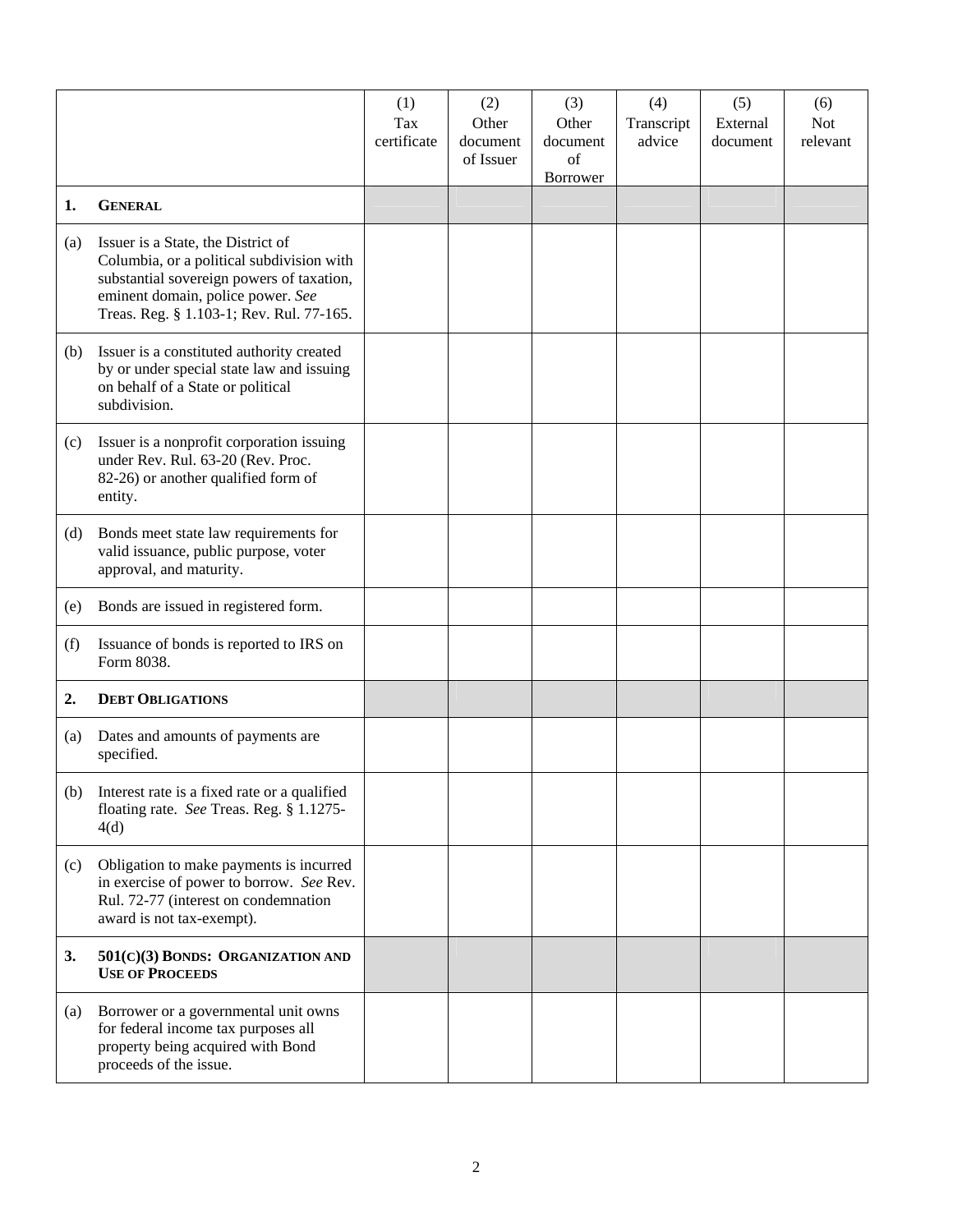|     |                                                                                        | (1)                | (2)               | (3)               | (4)                  | (5)                  | (6)                    |
|-----|----------------------------------------------------------------------------------------|--------------------|-------------------|-------------------|----------------------|----------------------|------------------------|
|     |                                                                                        | Tax<br>certificate | Other<br>document | Other<br>document | Transcript<br>advice | External<br>document | <b>Not</b><br>relevant |
|     |                                                                                        |                    | of Issuer         | of                |                      |                      |                        |
|     |                                                                                        |                    |                   | Borrower          |                      |                      |                        |
| (b) | No bond-financed property used in an                                                   |                    |                   |                   |                      |                      |                        |
|     | unrelated trade of business (also examine<br>any leases of bond-financed facilities to |                    |                   |                   |                      |                      |                        |
|     | other $501(c)(3)$ organizations for                                                    |                    |                   |                   |                      |                      |                        |
|     | compliance. See Section 145(a)(2)(A) of<br>the Code.                                   |                    |                   |                   |                      |                      |                        |
|     |                                                                                        |                    |                   |                   |                      |                      |                        |
| (c) | $501(c)(3)$ status verified by legal opinion<br>of counsel to Borrower.                |                    |                   |                   |                      |                      |                        |
| (d) | Exempt purpose verified by review of:                                                  |                    |                   |                   |                      |                      |                        |
|     | Form 1023<br>(i)                                                                       |                    |                   |                   |                      |                      |                        |
|     | (ii)<br>Form 990T                                                                      |                    |                   |                   |                      |                      |                        |
|     | charter or articles of<br>(iii)<br>incorporation                                       |                    |                   |                   |                      |                      |                        |
|     | (iv)<br>bylaws                                                                         |                    |                   |                   |                      |                      |                        |
|     | IRS determination letter<br>(v)                                                        |                    |                   |                   |                      |                      |                        |
|     | IRS correspondence file<br>(vi)<br>requested of Borrower                               |                    |                   |                   |                      |                      |                        |
| (e) | At least 95% of net proceeds used by                                                   |                    |                   |                   |                      |                      |                        |
|     | Borrower in furtherance of its exempt<br>purpose or by governmental unit.              |                    |                   |                   |                      |                      |                        |
|     |                                                                                        |                    |                   |                   |                      |                      |                        |
| (f) | No management contract, or                                                             |                    |                   |                   |                      |                      |                        |
| (g) | Qualified management contract under<br>Rev. Proc. 97-13.                               |                    |                   |                   |                      |                      |                        |
|     | If does not meet safe harbor, include                                                  |                    |                   |                   |                      |                      |                        |
|     | explanation.                                                                           |                    |                   |                   |                      |                      |                        |
| (h) | No arrangement for sponsorship of                                                      |                    |                   |                   |                      |                      |                        |
|     | research in the facilities, or                                                         |                    |                   |                   |                      |                      |                        |
| (i) | Sponsorship meets guidelines of Rev.<br>Proc. 97-14.                                   |                    |                   |                   |                      |                      |                        |
|     | If does not meet safe harbor, include<br>explanation.                                  |                    |                   |                   |                      |                      |                        |
| (j) | No other private business user has a                                                   |                    |                   |                   |                      |                      |                        |
|     | contract, arrangement, or special legal                                                |                    |                   |                   |                      |                      |                        |
|     | entitlement for the use of the facilities.                                             |                    |                   |                   |                      |                      |                        |
| (k) | Facilities do not confer special economic                                              |                    |                   |                   |                      |                      |                        |
|     | benefits on any private business user<br>other than Borrower or governmental           |                    |                   |                   |                      |                      |                        |
|     | unit.                                                                                  |                    |                   |                   |                      |                      |                        |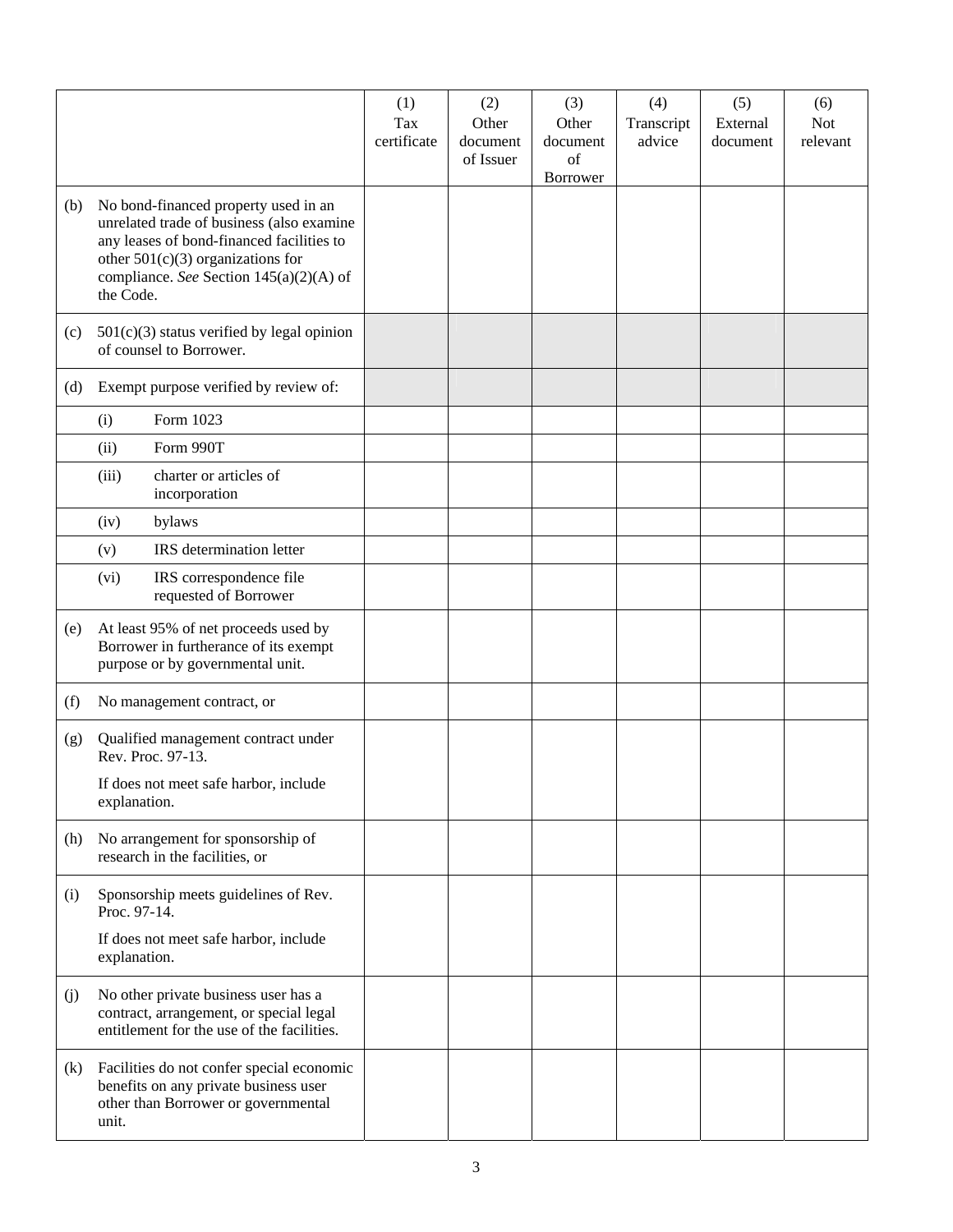|                    |                                                                                                                                                                                                                                                                                             | (1)<br>Tax<br>certificate | (2)<br>Other<br>document | (3)<br>Other<br>document | (4)<br>Transcript<br>advice | (5)<br>External<br>document | (6)<br><b>Not</b><br>relevant |
|--------------------|---------------------------------------------------------------------------------------------------------------------------------------------------------------------------------------------------------------------------------------------------------------------------------------------|---------------------------|--------------------------|--------------------------|-----------------------------|-----------------------------|-------------------------------|
|                    |                                                                                                                                                                                                                                                                                             |                           | of Issuer                | of<br>Borrower           |                             |                             |                               |
| (1)                | Not more than 5% of the net proceeds<br>secured by an interest in property, or<br>payments in respect of property, used by<br>a $501(c)(3)$ organization in furtherance<br>of an unrelated trade or business or by a<br>private user.                                                       |                           |                          |                          |                             |                             |                               |
| (m)                | Costs financed by the proceeds are<br>capital costs rather than operating<br>expenses.                                                                                                                                                                                                      |                           |                          |                          |                             |                             |                               |
| (n)                | Issue qualifies for 5% working capital<br>provision.                                                                                                                                                                                                                                        |                           |                          |                          |                             |                             |                               |
| $\left( 0 \right)$ | If issue refunds a prior issue, the use of<br>facilities complies with the $501(c)(3)$ use<br>requirements on the basis of combined<br>measuring period for both issues, or                                                                                                                 |                           |                          |                          |                             |                             |                               |
| (p)                | Prior issue and refunding issue each<br>comply on basis of separate<br>measurement periods. See Prop. Reg.<br>$§ 1.141-13.$                                                                                                                                                                 |                           |                          |                          |                             |                             |                               |
| (q)                | Application of \$150,000,000 limitation<br>to "nonhospital" bond. Section<br>$145(b)(5)$ .                                                                                                                                                                                                  |                           |                          |                          |                             |                             |                               |
| (r)                | Proceeds used for residential housing are<br>for first use of property; meet rules of<br>142(d) or are substantially rehabilitated.<br>See Section $145(d)(2)$ .                                                                                                                            |                           |                          |                          |                             |                             |                               |
| 4.                 | 501(C)(3): PRIVATE BUSINESS<br><b>PAYMENTS</b>                                                                                                                                                                                                                                              |                           |                          |                          |                             |                             |                               |
| (a)                | Debt service on not more than 5% of the<br>net proceeds of the bond issue can be<br>derived from payments (whether or not<br>to the issuer) in respect of property, or<br>borrowed money, used by the Borrower<br>in furtherance of an unrelated trade or<br>business or by a private user. |                           |                          |                          |                             |                             |                               |
| 5.                 | <b>CONTINUING COMPLIANCE</b>                                                                                                                                                                                                                                                                |                           |                          |                          |                             |                             |                               |
| (a)                | Issuer reasonably expects at date of<br>issuance that use of facilities will<br>continue for life of issue. See Treas.<br>Reg. $§$ 1.141-2(d).                                                                                                                                              |                           |                          |                          |                             |                             |                               |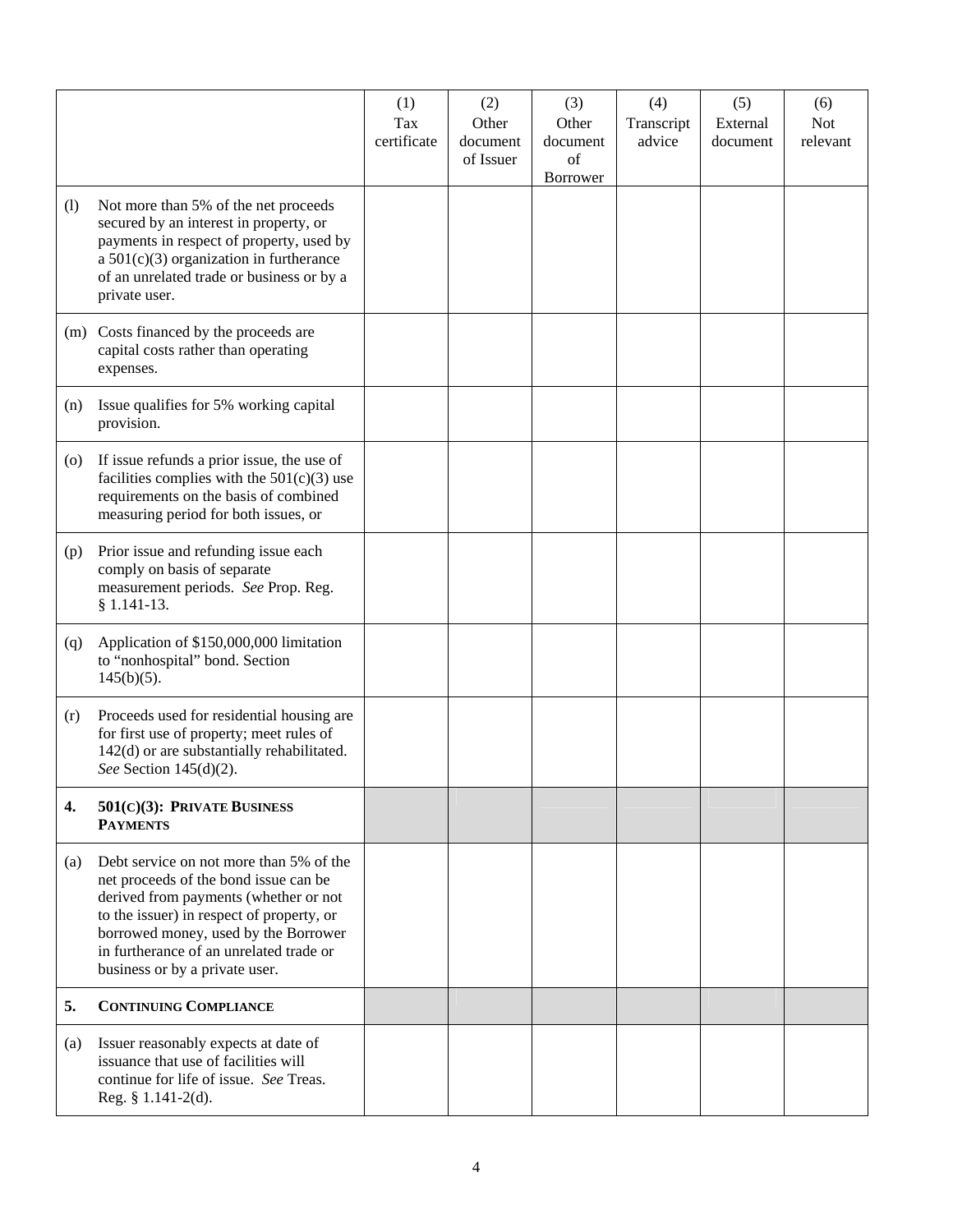|     |                                                                                                                                                                                                                                                                                                                                                                                                            | (1)<br>Tax<br>certificate | (2)<br>Other<br>document<br>of Issuer | (3)<br>Other<br>document<br>of<br>Borrower | (4)<br>Transcript<br>advice | (5)<br>External<br>document | (6)<br><b>Not</b><br>relevant |
|-----|------------------------------------------------------------------------------------------------------------------------------------------------------------------------------------------------------------------------------------------------------------------------------------------------------------------------------------------------------------------------------------------------------------|---------------------------|---------------------------------------|--------------------------------------------|-----------------------------|-----------------------------|-------------------------------|
| (b) | Bond terms permit optional redemption<br>within 10.5 years for remediation of<br>private use. See Treas. Reg. § 1.141-12.                                                                                                                                                                                                                                                                                  |                           |                                       |                                            |                             |                             |                               |
| 6.  | <b>ARBITRAGE BONDS: NEW MONEY</b>                                                                                                                                                                                                                                                                                                                                                                          |                           |                                       |                                            |                             |                             |                               |
| (a) | Issuer, in reliance upon representations<br>from the Borrower, reasonably expects<br>the Borrower to enter a binding contract<br>for at least 5% of proceeds within six<br>months, to spend 85% of proceeds<br>within three years, or five years with<br>certification by licensed architect or<br>engineer, and completion of projects and<br>expenditure of proceeds will proceed<br>with due diligence. |                           |                                       |                                            |                             |                             |                               |
| (b) | Issuer, in reliance upon representations<br>from the Borrower, reasonably expects<br>that amount of issue does not exceed<br>reasonable needs of project.                                                                                                                                                                                                                                                  |                           |                                       |                                            |                             |                             |                               |
| (c) | Declaration of official intent to use bond<br>financing to reimburse prior<br>expenditures was adopted by Issuer or<br>Borrower not later than 60 days after the<br>date of the expenditures; project not in<br>service for more than 18 months;<br>expenditures not more than three years<br>old; de minimis exception.                                                                                   |                           |                                       |                                            |                             |                             |                               |
| (d) | Investment contract was purchased in<br>bona fide competitive bidding under<br>three-bid safe harbor.                                                                                                                                                                                                                                                                                                      |                           |                                       |                                            |                             |                             |                               |
| (e) | Fees for brokers of investment contract<br>comply with Treas. Reg.<br>§ 1.148.5(e)(iii).                                                                                                                                                                                                                                                                                                                   |                           |                                       |                                            |                             |                             |                               |
| 7.  | <b>ARBITRAGE: CURRENT REFUNDINGS</b>                                                                                                                                                                                                                                                                                                                                                                       |                           |                                       |                                            |                             |                             |                               |
| (a) | Proceeds of current refunding will be<br>used to retire prior bonds in not more<br>than 90 days.                                                                                                                                                                                                                                                                                                           |                           |                                       |                                            |                             |                             |                               |
| 8.  | <b>ARBITRAGE: ADVANCE REFUNDINGS</b>                                                                                                                                                                                                                                                                                                                                                                       |                           |                                       |                                            |                             |                             |                               |
| (a) | Proceeds of advance refunding will be<br>used to retire prior bonds more than 90<br>days after issuance of refunding bonds.                                                                                                                                                                                                                                                                                |                           |                                       |                                            |                             |                             |                               |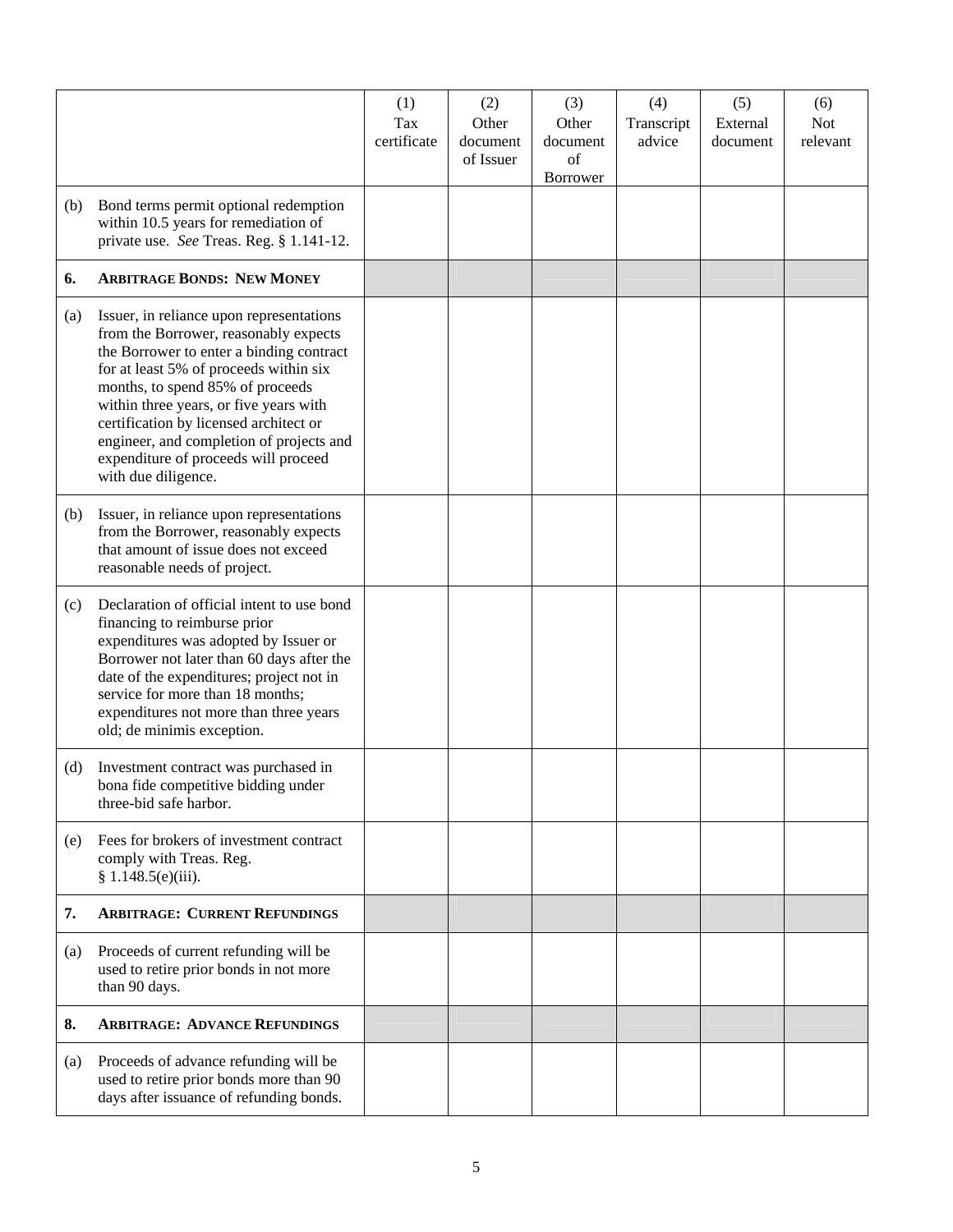|     |                                                                                                                                                                                                                                                                      | (1)                | (2)               | (3)                   | (4)                  | (5)                  | (6)                    |
|-----|----------------------------------------------------------------------------------------------------------------------------------------------------------------------------------------------------------------------------------------------------------------------|--------------------|-------------------|-----------------------|----------------------|----------------------|------------------------|
|     |                                                                                                                                                                                                                                                                      | Tax<br>certificate | Other<br>document | Other<br>document     | Transcript<br>advice | External<br>document | <b>Not</b><br>relevant |
|     |                                                                                                                                                                                                                                                                      |                    | of Issuer         | of<br><b>Borrower</b> |                      |                      |                        |
| (b) | Advance refunding is first advance<br>refunding of post-1985 new money<br>bonds, or first or second advance<br>refunding of pre-1986 new money<br>bonds.                                                                                                             |                    |                   |                       |                      |                      |                        |
| (c) | Prior bonds will be redeemed at first<br>optional redemption date if purpose of<br>advance refunding is to save debt<br>service.                                                                                                                                     |                    |                   |                       |                      |                      |                        |
| (d) | Refunding escrow invested in Treasury<br>securities of State and Local<br>Government Series (SLGs), or                                                                                                                                                               |                    |                   |                       |                      |                      |                        |
| (e) | Refunding escrow is invested in market<br>securities purchased using bona fide<br>competitive bidding under three-bid safe<br>harbor with yield at least as high as<br>comparable portfolio of SLGs and no<br>derivative financial instruments included<br>in yield. |                    |                   |                       |                      |                      |                        |
| (f) | Yield on refunding escrow does not<br>exceed yield on refunding bonds by<br>more than de minimis permitted spread.                                                                                                                                                   |                    |                   |                       |                      |                      |                        |
| 9.  | <b>OTHER ARBITRAGE REQUIREMENTS</b>                                                                                                                                                                                                                                  |                    |                   |                       |                      |                      |                        |
| (a) | Revenues will not be set aside for debt<br>service except in bona fide debt service<br>fund (depleted at least annually except<br>for carryover balance equal to earnings<br>in prior year or one twelfth of prior year<br>debt service if greater).                 |                    |                   |                       |                      |                      |                        |
| (b) | Fee for qualified guarantee cannot be<br>taken into account in yield calculation if<br>fee is for services or separate investment<br>rather than credit support. See Treas.<br>Reg. § 1.148-4(f)(4); Rev. Rul. 94-42.                                                |                    |                   |                       |                      |                      |                        |
| (c) | Payments for qualified hedge cannot be<br>taken into account in yield calculation<br>unless hedge is identified to issue on<br>issuer's records within three days of<br>being entered. See Treas. Reg. § 1.148-<br>$4(h)(2)$ and $4(h)(5)$ .                         |                    |                   |                       |                      |                      |                        |
| (d) | Advice related to 6-month, 18-month or<br>two-year spending exceptions from<br>arbitrage.                                                                                                                                                                            |                    |                   |                       |                      |                      |                        |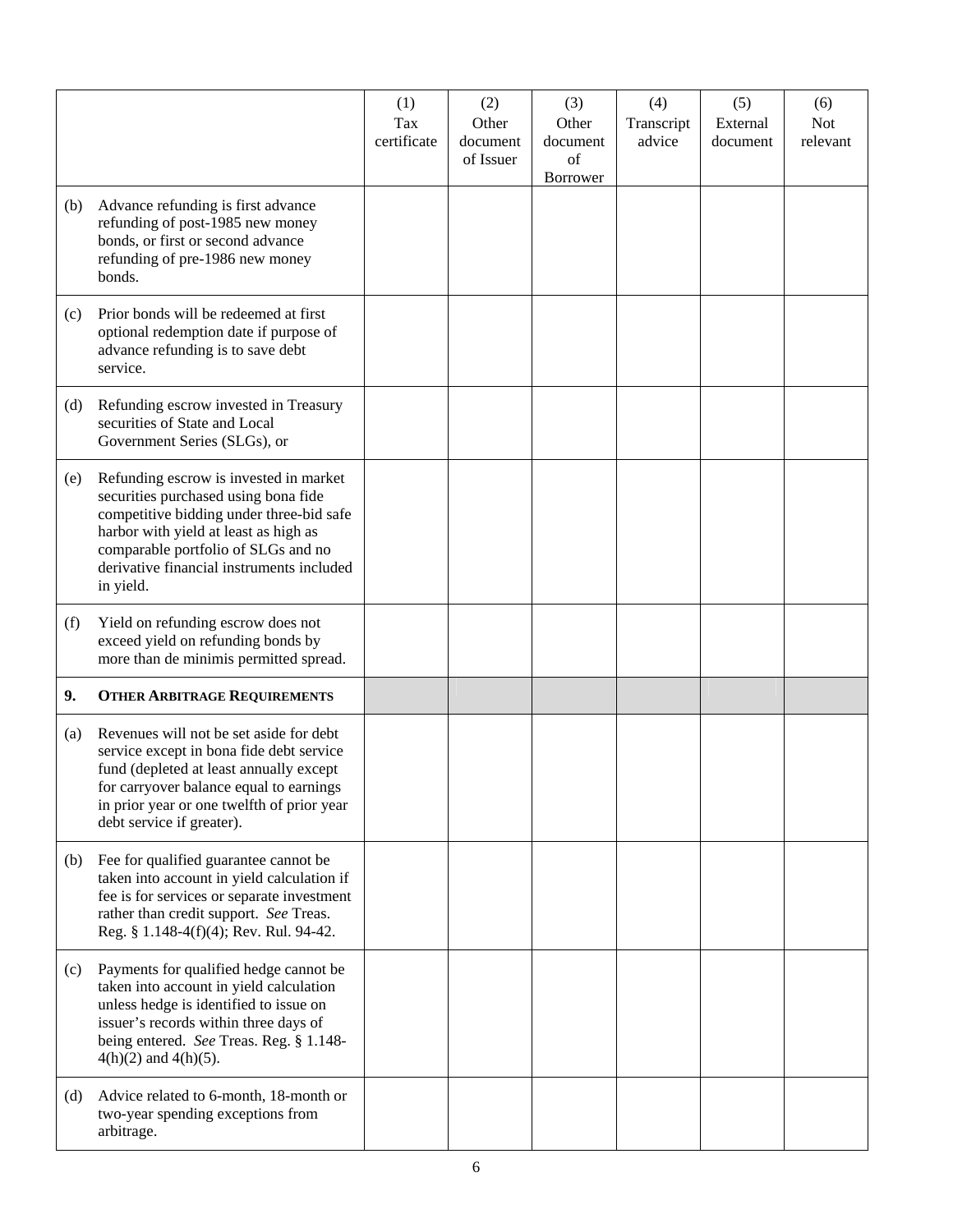|     |                                                                                                                                                                                                                                                                               | (1)<br>Tax<br>certificate | (2)<br>Other<br>document<br>of Issuer | (3)<br>Other<br>document<br>of<br>Borrower | (4)<br>Transcript<br>advice | (5)<br>External<br>document | (6)<br><b>Not</b><br>relevant |
|-----|-------------------------------------------------------------------------------------------------------------------------------------------------------------------------------------------------------------------------------------------------------------------------------|---------------------------|---------------------------------------|--------------------------------------------|-----------------------------|-----------------------------|-------------------------------|
| (e) | Borrower agrees to pay required<br>arbitrage rebate beginning 60 days after<br>fifth anniversary of issuance or 60 days<br>after bond retirement if sooner.                                                                                                                   |                           |                                       |                                            |                             |                             |                               |
| (f) | Fundraising literature reviewed to see if<br>replacement proceeds created; issue<br>structured to allow payment of debt<br>service of designated pledge receipts<br>within one year of receipt to qualify as a<br>debt service fund.                                          |                           |                                       |                                            |                             |                             |                               |
| (g) | Endowment does not create pledged<br>fund.                                                                                                                                                                                                                                    |                           |                                       |                                            |                             |                             |                               |
| (h) | No other pledged funds.                                                                                                                                                                                                                                                       |                           |                                       |                                            |                             |                             |                               |
| (i) | All financial covenants reviewed to see<br>if replacement proceeds created.                                                                                                                                                                                                   |                           |                                       |                                            |                             |                             |                               |
|     | 10. PRIVATE ACTIVITY BOND<br>REQUIREMENTS APPLICABLE TO<br>$501(C)(3)$ BONDS                                                                                                                                                                                                  |                           |                                       |                                            |                             |                             |                               |
| (a) | Average maturity of bonds is within<br>120% of useful life of project. See<br>Section 147(b) of the Code, if pooled<br>Bonds, see Section 147(b)(4).                                                                                                                          |                           |                                       |                                            |                             |                             |                               |
| (b) | Prohibition on the use of proceeds for<br>airplanes, skyboxes, other private luxury<br>box, facility primarily used for gambling<br>or store the principal business of which<br>is the sale of alcoholic beverages for<br>consumption off premises. See Section<br>$147(e)$ . |                           |                                       |                                            |                             |                             |                               |
| (c) | TEFRA Public Approval Requirement.<br>See Section 147(f).<br>1. Initial owner or operator                                                                                                                                                                                     |                           |                                       |                                            |                             |                             |                               |
|     | 2. Street Address<br>3. Description of project<br>4. Principal amount of issue<br>5. Date and place of public hearing<br>6. At least 14 days published notice.                                                                                                                |                           |                                       |                                            |                             |                             |                               |
|     | If less than 14 days' notice, explain why<br>shorter period is reasonable.                                                                                                                                                                                                    |                           |                                       |                                            |                             |                             |                               |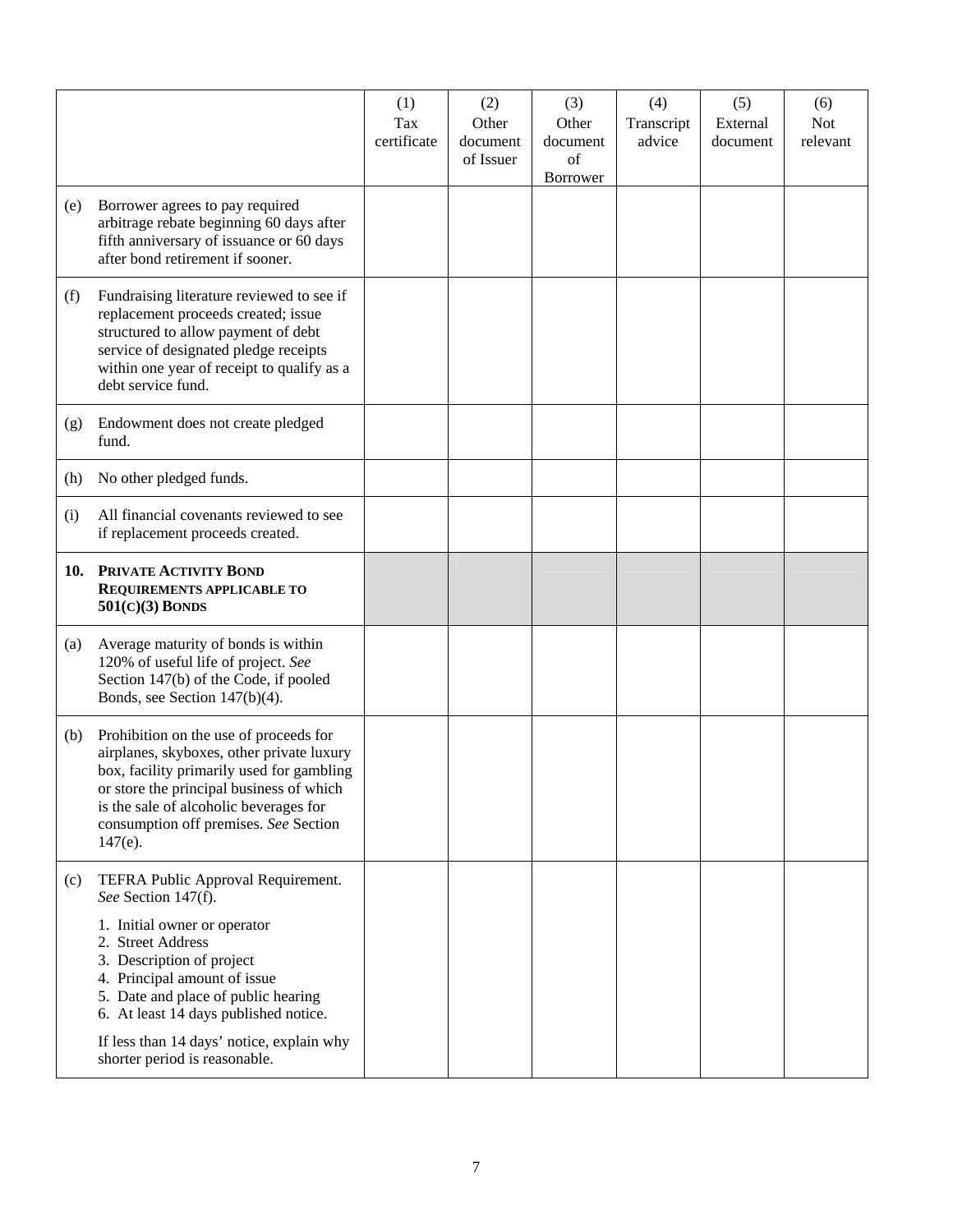|     |                                                                                                                                                                                                                                                                                                                                                                                                                                                                                                                                  | (1)<br>Tax<br>certificate | (2)<br>Other<br>document<br>of Issuer | (3)<br>Other<br>document<br>of<br>Borrower | (4)<br>Transcript<br>advice | (5)<br>External<br>document | (6)<br><b>Not</b><br>relevant |
|-----|----------------------------------------------------------------------------------------------------------------------------------------------------------------------------------------------------------------------------------------------------------------------------------------------------------------------------------------------------------------------------------------------------------------------------------------------------------------------------------------------------------------------------------|---------------------------|---------------------------------------|--------------------------------------------|-----------------------------|-----------------------------|-------------------------------|
| (d) | 2% of proceeds allocated to Costs of<br>Issuance. See Section 147(g).                                                                                                                                                                                                                                                                                                                                                                                                                                                            |                           |                                       |                                            |                             |                             |                               |
|     | 1. Determine proceeds<br>2. Include:<br>Underwriter's discount or spread<br>Counsel fees<br>Financial advisor fees<br>Rating agency fees<br>Trustee fees<br>Trustee/Paying Agent fees<br>Accounting fees<br>Printing costs<br>Costs of TEFRA notice<br>Costs of engineering and<br>feasibility studies necessary<br>to issuance of bonds (can<br>exclude studies related to<br>completion of project)<br>Bond insurance premiums and<br>letter of credit fees not treated<br>as interest expense<br>3. Verify 2% is not exceeded |                           |                                       |                                            |                             |                             |                               |
|     | 11. NO FEDERAL GUARANTEES                                                                                                                                                                                                                                                                                                                                                                                                                                                                                                        |                           |                                       |                                            |                             |                             |                               |
| (a) | Payments of principal or interest on<br>bonds or underlying loans are not<br>guaranteed by United States or any<br>Federal agency (unless permitted by<br>statutory exceptions, e.g., housing<br>bonds).                                                                                                                                                                                                                                                                                                                         |                           |                                       |                                            |                             |                             |                               |
|     | 12. POOLED FINANCING BONDS                                                                                                                                                                                                                                                                                                                                                                                                                                                                                                       |                           |                                       |                                            |                             |                             |                               |
| (a) | No loan of proceeds to two or more<br>borrowers without compliance with<br>statutory tests.                                                                                                                                                                                                                                                                                                                                                                                                                                      |                           |                                       |                                            |                             |                             |                               |
|     | 13. HEDGE BONDS                                                                                                                                                                                                                                                                                                                                                                                                                                                                                                                  |                           |                                       |                                            |                             |                             |                               |
| (a) | Reasonably expected expenditure of<br>spendable proceeds is 85% in three years<br>(with no guaranteed yield investment of<br>more than 50% of proceeds for four<br>years or more), or 10% by end of first<br>year, 30% by end of second, 60% by end<br>of third, and 85% by end of fifth year.                                                                                                                                                                                                                                   |                           |                                       |                                            |                             |                             |                               |
| (b) | Expenditure expectations are not based<br>on possible change in interest rates.                                                                                                                                                                                                                                                                                                                                                                                                                                                  |                           |                                       |                                            |                             |                             |                               |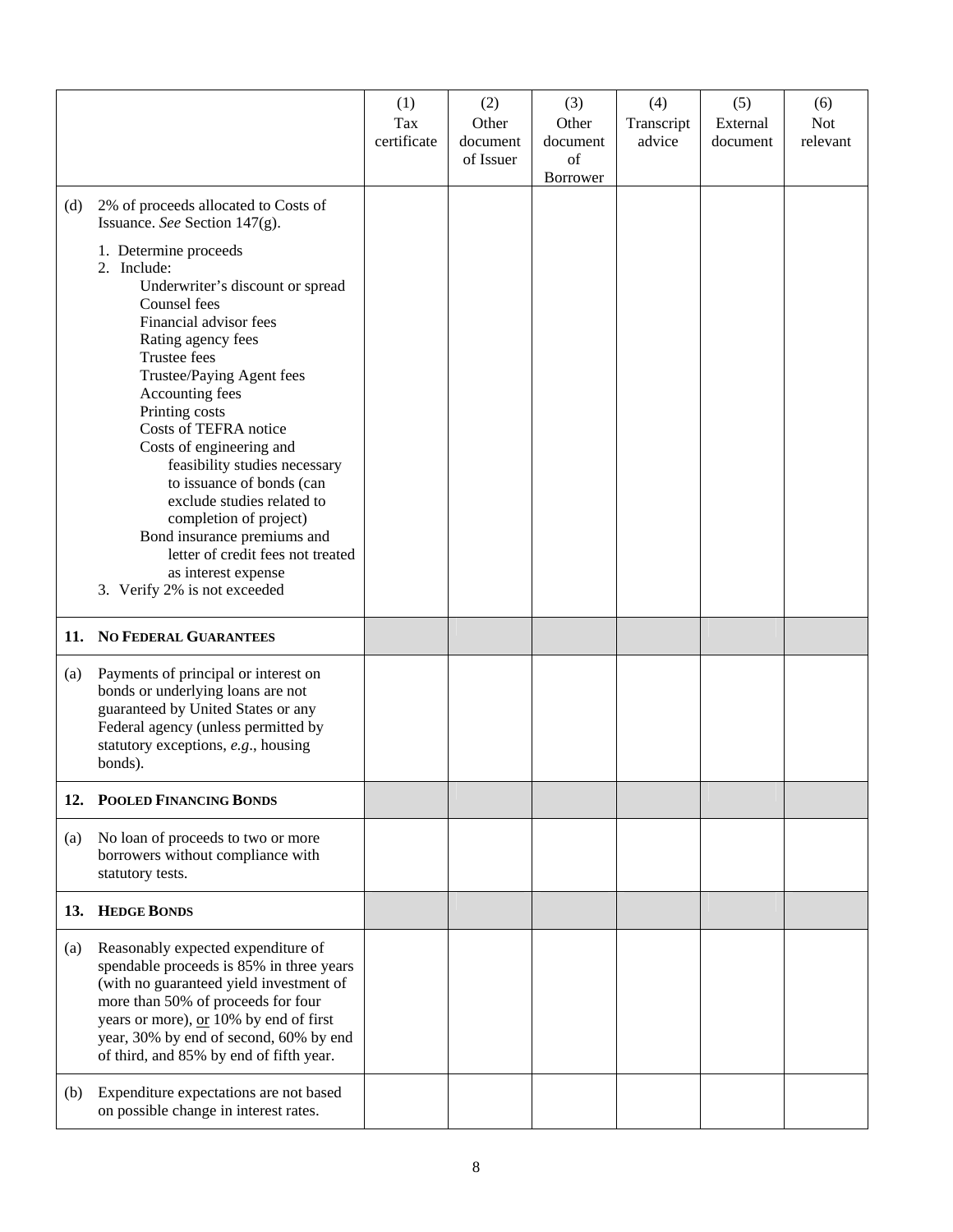|     |                                                                                                                                                                                                                                                                                                                                                                                                               | (1)<br>Tax<br>certificate | (2)<br>Other<br>document<br>of Issuer | (3)<br>Other<br>document<br>of<br>Borrower | (4)<br>Transcript<br>advice | (5)<br>External<br>document | (6)<br><b>Not</b><br>relevant |
|-----|---------------------------------------------------------------------------------------------------------------------------------------------------------------------------------------------------------------------------------------------------------------------------------------------------------------------------------------------------------------------------------------------------------------|---------------------------|---------------------------------------|--------------------------------------------|-----------------------------|-----------------------------|-------------------------------|
| (c) | Hedge bond tests are satisfied for prior<br>bonds if present issue is a refunding.                                                                                                                                                                                                                                                                                                                            |                           |                                       |                                            |                             |                             |                               |
|     | 14. NO OTHER BONDS TREATED AS PART<br>OF SAME ISSUE                                                                                                                                                                                                                                                                                                                                                           |                           |                                       |                                            |                             |                             |                               |
| (a) | No other bonds have been or will be sold<br>within 15 days in common plan of<br>finance with same source of payment.<br>See Treas. Reg. 1.150-1(c).                                                                                                                                                                                                                                                           |                           |                                       |                                            |                             |                             |                               |
| 15. | <b>STRUCTURAL MATTERS</b>                                                                                                                                                                                                                                                                                                                                                                                     |                           |                                       |                                            |                             |                             |                               |
| (a) | Multiple bond issues or funding sources<br>for same project with different tax<br>theories. See Treas. Reg. 1.141-14<br>example 4 (one bond issue seeks to<br>avoid private activity bond definition by<br>showing public use of proceeds but has<br>private payments for debt service, while<br>second bond issue for same project has<br>private use of proceeds but shows tax-<br>supported debt service). |                           |                                       |                                            |                             |                             |                               |
| (b) | A single party makes or receives<br>payments having different arbitrage<br>attributes; e.g., Treas. Reg. 1.148-4(f)(4)<br>(service fee must be separately stated<br>from credit charge).                                                                                                                                                                                                                      |                           |                                       |                                            |                             |                             |                               |
| (c) | Financings that blend different yield-<br>restricted escrows. See Treas. Reg.<br>§ 1.148-10(d) example 2.                                                                                                                                                                                                                                                                                                     |                           |                                       |                                            |                             |                             |                               |
| (d) | Transactions using or disregarding safe<br>harbors (competitive bidding,<br>management contracts, sponsored<br>research contracts, replacement<br>proceeds, cost allocations with qualified<br>guarantees or hedges, etc.).                                                                                                                                                                                   |                           |                                       |                                            |                             |                             |                               |
| (e) | Debt service structures involving<br>unnecessarily long maturities or back<br>weighted debt service (little or no current<br>interest). See Treas. Reg. § § 1.141-<br>14(b) example 5; 1.148-10(d) example 3.                                                                                                                                                                                                 |                           |                                       |                                            |                             |                             |                               |
| (f) | Any transaction with substantially<br>different arbitrage consequences<br>depending on whether the transaction is<br>treated as a reissuance of bonds. See<br>Treas. Reg. § 1.148-10(d) example 4.                                                                                                                                                                                                            |                           |                                       |                                            |                             |                             |                               |